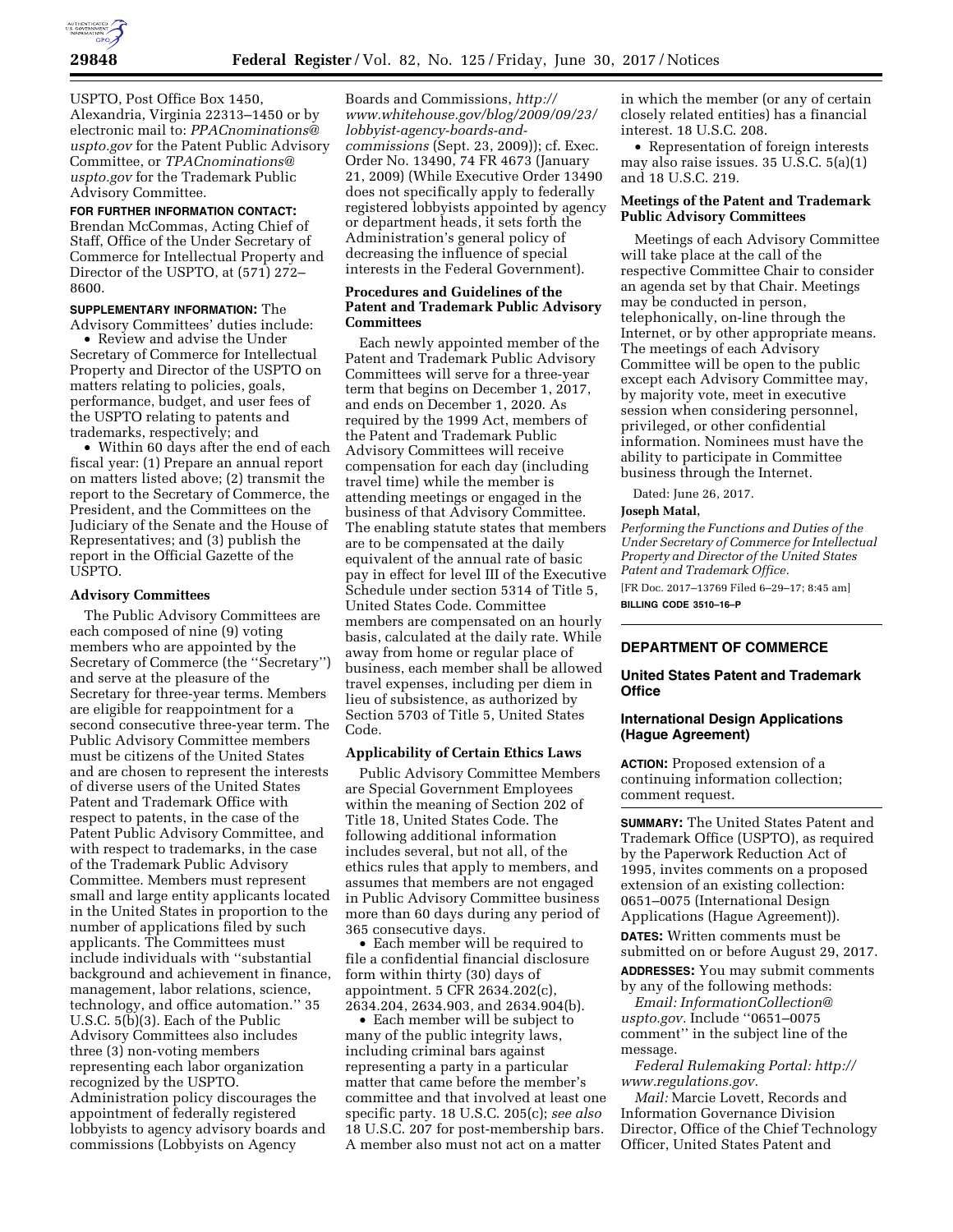Trademark Office, P.O. Box 1450, Alexandria, VA 22313–1450.

**FOR FURTHER INFORMATION CONTACT:**  Requests for additional information should be directed to Rafael Bacares, Senior Legal Advisor, Office of Patent Legal Administration, United States Patent and Trademark Office, P.O. Box 1450, Alexandria, VA 22313–1450; by telephone at 571–272–3276; or by email at *[Rafael.Bacares@uspto.gov](mailto:Rafael.Bacares@uspto.gov)* with ''0651–0075 comment'' in the subject line. Additional information about this collection is also available at *[http://](http://www.reginfo.gov) [www.reginfo.gov](http://www.reginfo.gov)* under ''Information Collection Review.''

### **SUPPLEMENTARY INFORMATION:**

### **Abstract**

The Patent Law Treaties Implementation Act of 2012 (PLTIA) amends the patent laws to implement the provisions of the Geneva Act of the Hague Agreement Concerning International Registration of Industrial Designs (hereinafter ''Hague Agreement'') in title 1, and the Patent Law Treaty (PLT) in title 2. The Hague Agreement is an international agreement that enables an applicant to file a single international design application which may have the effect of an application for protection for the design(s) in countries and/or intergovernmental organizations that are Parties to the Hague Agreement (the ''Contracting Parties'') designated in the application. The United States is a Contracting Party to the Hague Agreement, which took effect with respect to the United States on May 13, 2015. The Hague Agreement is administered by the International Bureau (IB) of World Intellectual Property Organization (WIPO) located in Geneva, Switzerland.

Thus, under the Hague Agreement, a U.S. applicant could file an international design application in

English ''indirectly'' through the U.S. Patent and Trademark Office (''USPTO''), which will forward the application to the IB or ''directly'' with the IB. The industrial design or designs will be eligible for protection in all the Contracting Parties designated by the applicant.

The IB ascertains whether the international design application complies with formal requirements, registers the international design in the International register, and publishes the international registration in the International Designs Bulletin. The international registration contains all of the data of the international application, any reproduction of the industrial design, date of the international registration, number of the international registration, and relevant class of the International Classification.

The IB will provide a copy of the publication of the international registration to each Contracting party designated by the applicant. A designated Contracting Party may perform a substantive examination of the design application. The USPTO will perform a substantive examination for patentability of the international design application, as in the case of regular U.S. design applications.

The Hague Agreement enables applicants from a Contracting Party to obtain protection of their designs with minimal formality and expense. Additionally, under the Hague Agreement, the international registration can be centrally maintained by the IB. For example, through the IB, applicants can record changes of their representatives or changes in ownership, and renew their international registration.

# **II. Method of Collection**

Most of the items in this collection can be submitted electronically through

TABLE 1—ANNUAL HOURLY COST BURDEN

EFS-Web. The items can also be submitted by mail.

### **III. Data**

*Collection Name:* International Design Applications (Hague Agreement).

*OMB Number:* 0651–0075.

*IC Instruments and Forms:* WIPO DM/ 1.

*Type of Review:* Extension of a Previously Reviewed Information Collection.

*Affected Public:* Business or other forprofits; not-for-profit institutions.

*Estimated Number of Responses:* 556 responses per year.

*Estimated Time per Response:* The USPTO estimates that the response time for activities related to International Design Applications will take the public between approximately 15 minutes (0.25 hours) to 6 hours to complete. (See Table 1.) This includes the time to gather the necessary information, create the document, and submit the completed request to the USPTO. The USPTO calculates that, on balance, it takes the same amount of time to do this, regardless of whether the public is submitting the information in paper form or electronically.

*Estimated Total Response Burden Hours:* 1,898.00 hours.

*Estimated Total Annual Respondent (Hourly) Cost Burden:* \$778,180. The USPTO expects that an attorney will complete these applications. The professional hourly rate for attorneys is \$410. This rate is established by estimates in the 2015 Report of the Economic Survey, published by the Committee on Economics of Legal Practice of the American Intellectual Property Law Association. Using this hourly rate, the USPTO estimates that the total respondent cost burden for this collection is \$778,180 per year.

| IC No. | Item                                                                       | Estimated time<br>for response<br>(hours) | Estimated<br>annual<br>responses | Estimated<br>annual<br>burden<br>hours | Rate<br>(S/hr) | Estimated<br>annual<br>burden |
|--------|----------------------------------------------------------------------------|-------------------------------------------|----------------------------------|----------------------------------------|----------------|-------------------------------|
|        |                                                                            | (a)                                       | (b)                              | $(a) \times (b) = (c)$                 | (d)            | $(c) \times (d) = (e)$        |
| 1      | Applicant for International Registration                                   | 6.00                                      | 156                              | 936                                    | \$410.00       | \$383,750.00                  |
| 2      | Claim and Reproductions (Drawings)                                         | $4.00$                                    | 156                              | 624                                    | 410.00         | 255,840.00                    |
| 3      |                                                                            | $2.00$                                    | 140                              | 280                                    | 410.00         | 114.800.00                    |
| 4      | Appointment of a Representative                                            | 0.25 (15 minutes)                         | 15                               | 3.75                                   | 410.00         | 1.537.50                      |
| 5      | Petition to Excuse a Failure to Comply<br>with a Time Limit.               | $4.00$                                    |                                  | 4                                      | 410.00         | 1,640.00                      |
| 6      | Petition to Convert to a Design Application<br>under 35 U.S.C. Chapter 16. | 4.00                                      |                                  | 4                                      | 410.00         | 1,640.00                      |
| 7      | Petition to Review a Filing Date                                           | $4.00$                                    | 2                                | 8                                      | 410.00         | 3,280.00                      |
| 8      |                                                                            | 0.25 (15 minutes)                         | 31                               | 7.75                                   | 410.00         | 3.177.50                      |
|        |                                                                            |                                           |                                  | 4                                      | 410.00         | 1.640.00                      |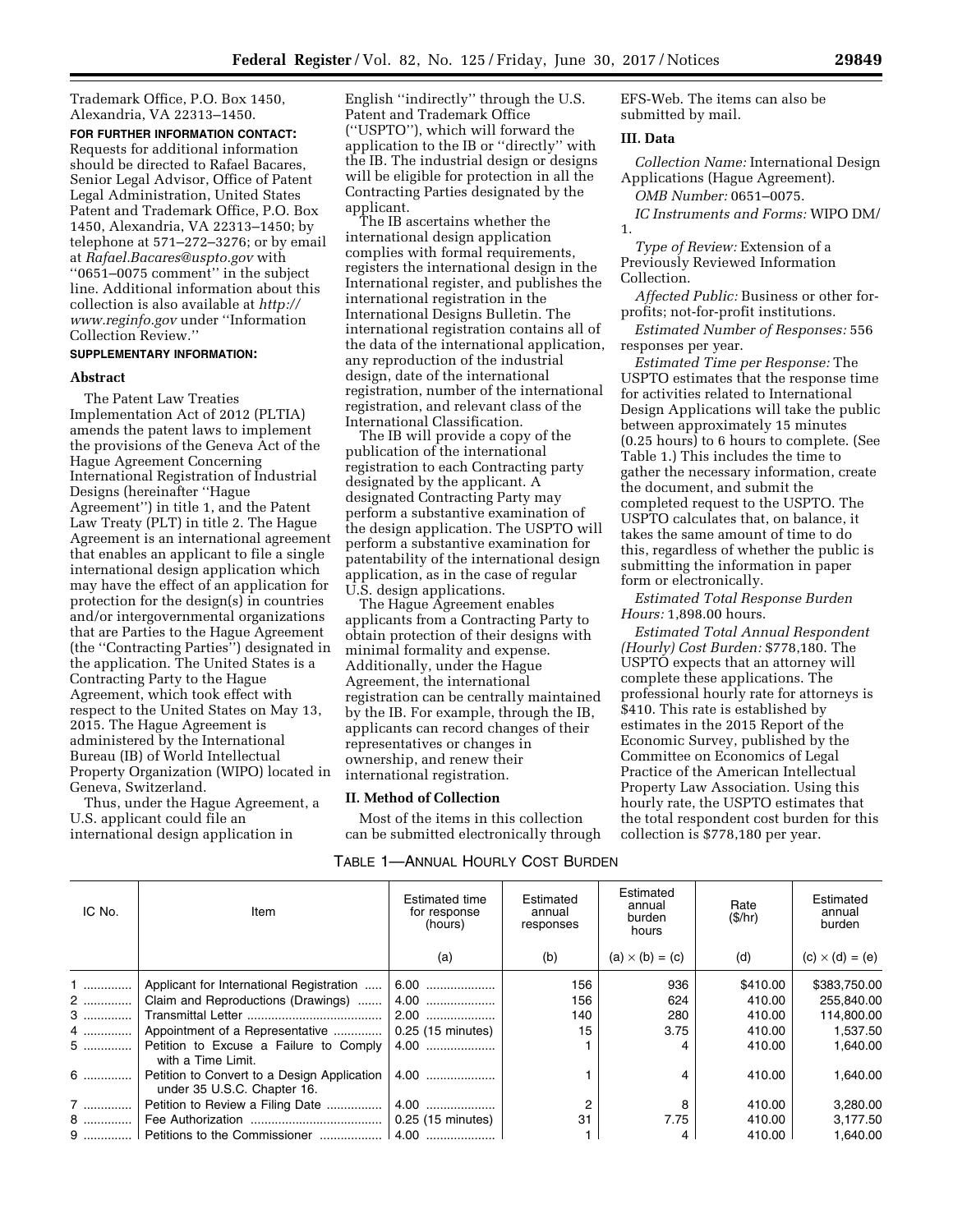| IC No. | Item                                                                                                                     | <b>Estimated time</b><br>for response<br>(hours) | Estimated<br>annual<br>responses | Estimated<br>annual<br>burden<br>hours | Rate<br>(S/hr) | Estimated<br>annual<br>burden |
|--------|--------------------------------------------------------------------------------------------------------------------------|--------------------------------------------------|----------------------------------|----------------------------------------|----------------|-------------------------------|
|        |                                                                                                                          | (a)                                              | (b)                              | $(a) \times (b) = (c)$                 | (d)            | $(c) \times (d) = (e)$        |
| 10     | Transmittal of Issue Fee to UPSTO for an<br>International Design Application.                                            | 0.50 (30 minutes)                                |                                  | 0.50                                   | 410.00         | 205.00                        |
| $11$   | Declaration on Inventorship for Purposes<br>of Designation of the United States.                                         | 0.50 (30 minutes)                                | 46                               | 23                                     | 410.00         | 9,430.00                      |
|        | Substitute Statement in Lieu of a Declara-<br>tion of Inventorship for the Purposes of<br>Designating the United States. | 0.50 (30 minutes)                                |                                  | 0.50                                   | 410.00         | 205.00                        |
| $13$   | Assignment Cover Sheet                                                                                                   | 0.50 (30 minutes)                                | 5                                | 0.50                                   | 410.00         | 1,025.00                      |
| Totals |                                                                                                                          |                                                  | 556                              | 1,898.00                               |                | 778,180.00                    |

# TABLE 1—ANNUAL HOURLY COST BURDEN—Continued

*Estimated Total Annual (Non-hour) Respondent Cost Burden:* \$424,245.90. There are no maintenance, operation, capital start-up, or recordkeeping costs associated with this collection. However, this collection does have

annual (non-hour) costs in the form of postage costs and filing fees.

Although the USPTO prefers that the items in this collection be submitted electronically, the items may be submitted by mail through the United

States Postal Service (USPS). The USPTO estimates that the average cost for a paper submission will be \$5.95 and that 62 submissions will be mailed to the USPTO per year.

| ∩ −ונ |  | 'OSTAGE COSTS |  |
|-------|--|---------------|--|
|       |  |               |  |

| IC No. | Item                                                                                                                | Estimated<br>annual<br>responses | Postage costs | Estimated<br>total<br>postage<br>costs |
|--------|---------------------------------------------------------------------------------------------------------------------|----------------------------------|---------------|----------------------------------------|
|        |                                                                                                                     | (a)                              | (b)           | (c)<br>$(a) \times (b)$                |
|        |                                                                                                                     |                                  | \$5.95        | \$5.95                                 |
|        |                                                                                                                     |                                  | 5.95          | 5.95                                   |
|        |                                                                                                                     |                                  | 5.95<br>5.95  | 5.95<br>5.95                           |
|        | Petition to Excuse a Failure to Comply with a Time Limit                                                            |                                  | 5.95          | 5.95                                   |
|        | Petition to Convert to a Design Application under 35 U.S.C.                                                         |                                  | 5.95          | 5.95                                   |
|        | Chapter 16.                                                                                                         |                                  |               |                                        |
|        |                                                                                                                     |                                  | 5.95          | 5.95                                   |
|        |                                                                                                                     |                                  | 5.95          | 5.95                                   |
|        |                                                                                                                     |                                  | 5.95          | 5.95                                   |
|        | Transmittal of Issue Fee to USPTO for an International Design<br>Application.                                       |                                  | 5.95          | 5.95                                   |
|        | Declaration on Inventorship for Purposes of Designation of the<br>United States.                                    | 46                               | 5.95          | 273.70                                 |
|        | Substitute Statement in Lieu of a Declaration of Inventorship<br>for the Purposes of Designating the United States. |                                  | 5.95          | 5.95                                   |
|        |                                                                                                                     | 5                                | 5.95          | 29.75                                  |
|        |                                                                                                                     |                                  | 368.90        |                                        |

This collection also contains an annual (non-hour) cost burden in the way of filing fees. The total estimated

filing costs for this collection is \$423,876 detailed in Table 3 below.

# TABLE 3—FILING FEES

| IC No. | Item                                                                                                                   | Estimated<br>annual<br>response | Filing fee<br>amount | Total filing<br>fee cost |
|--------|------------------------------------------------------------------------------------------------------------------------|---------------------------------|----------------------|--------------------------|
|        |                                                                                                                        | (a)                             | (b)                  | (C)<br>(a) $\times$ (b)  |
|        | Application for International Registration (electronic)-Average Fee per<br>registration to WIPO (collecting for WIPO). | 155                             | \$1,766.00           | \$273,730.00             |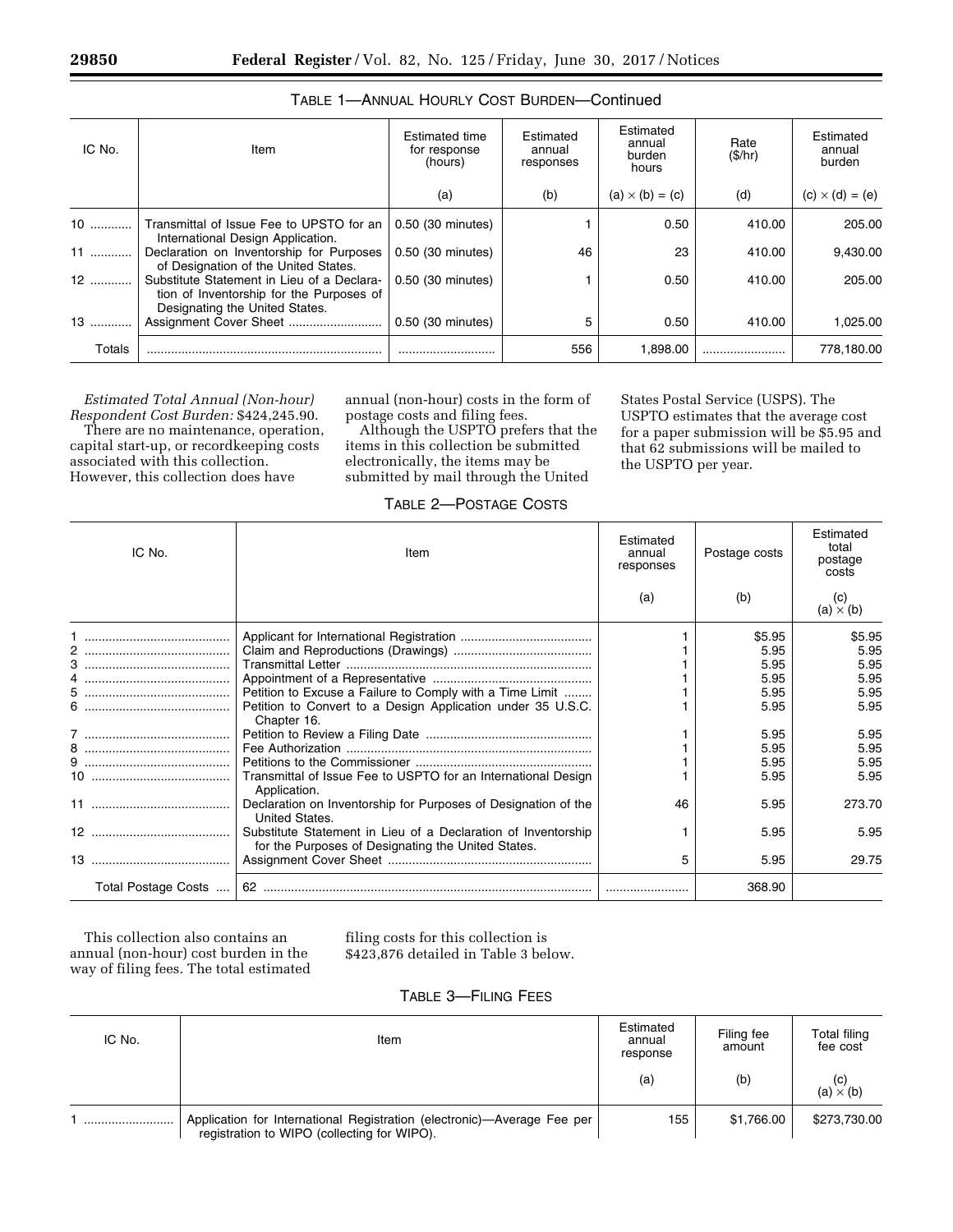# TABLE 3—FILING FEES—Continued

| IC No. | Item                                                                                                                                           | Estimated<br>annual<br>response | Filing fee<br>amount | Total filing<br>fee cost |
|--------|------------------------------------------------------------------------------------------------------------------------------------------------|---------------------------------|----------------------|--------------------------|
|        |                                                                                                                                                | (a)                             | (b)                  | (c)<br>$(a) \times (b)$  |
| 1      | Application for International Registration (electronic)—Designation Fee<br>(first part) for the U.S. (collecting for WIPO) (large entity).     | 155                             | 760.00               | 117,800.00               |
| 1      | Application for International Registration (electronic)-Designation Fee<br>(first part) for the U.S. (collecting for WIPO) (small entity).     | 1                               | 380.00               | 380.00                   |
| 1      | Application for International Registration (electronic)-Designation Fee<br>(first part) for the U.S. (collecting for WIPO) (micro entity).     | 1                               | 190.00               | 190.00                   |
| 1      | Application for International Registration (electronic)—Transmittal Fee<br>(set by and collected by USPTO) (large entity).                     | 155                             | 120.00               | 18,600.00                |
| 1      | Application for International Registration (electronic)-Transmittal Fee<br>(set by and collected by USPTO) (small entity).                     | 1                               | 120.00               | 120.00                   |
| 1      | Application for International Registration (electronic)-Transmittal Fee<br>(set by and collected by USPTO) (micro entity).                     | 1                               | 120.00               | 120.00                   |
| 1      | Application for International Registration (non-electronic)-Average Fee<br>per registration to WIPO (collecting for WIPO).                     | 1                               | 1,766.00             | 1,766.00                 |
| 1      | Application for International Registration (non-electronic)—Designation<br>Fee (first part) for the U.S. (collecting for WIPO) (large entity). | 1                               | 760.00               | 760.00                   |
| 1      | Application for International Registration (non-electronic)—Designation<br>Fee (first part) for the U.S. (collecting for WIPO) (small entity). | 1                               | 380.00               | 380.00                   |
| 1      | Application for International Registration (non-electronic)—Designation<br>Fee (first part) for the U.S. (collecting for WIPO) (micro entity). | 1                               | 190.00               | 190.00                   |
| 1      | Application for International Registration (non-electronic)-Transmittal<br>Fee (set by and collected by USPTO) (large entity).                 | 1                               | 120.00               | 120.00                   |
| 1      | Application for International Registration (non-electronic)—Transmittal<br>Fee (set by and collected by USPTO) (small entity).                 | 1                               | 120.00               | 120.00                   |
| 1      | Application for International Registration (non-electronic)—Transmittal<br>Fee (set by and collected by USPTO) (micro entity).                 | 1                               | 120.00               | 120.00                   |
| 5      | Petition to Excuse a Failure to Comply with a Time Limit (electronic)<br>(large entity).                                                       | 1                               | 1,700.00             | 1,700.00                 |
| 5      | Petition to Excuse a Failure to Comply with a Time Limit (electronic)<br>(small entity).                                                       | 1                               | 850.00               | 850.00                   |
| 5      | Petition to Excuse a Failure to Comply with a Time Limit (electronic)<br>(micro entity).                                                       | 1                               | 850.00               | 850.00                   |
| 5      | Petition to Excuse a Failure to Comply with a Time Limit (non-electronic)<br>(large entity).                                                   | 1                               | 1,700.00             | 1,700.00                 |
| 5      | Petition to Excuse a Failure to Comply with a Time Limit (non-electronic)<br>(small entity).                                                   | 1                               | 850.00               | 850.00                   |
| 5      | Petition to Excuse a Failure to Comply with a Time Limit (non-electronic)<br>(micro entity).                                                   | 1                               | 850.00               | 850.00                   |
| 6      | Petition to Convert to a Design Application under 35 U.S.C. Chapter 16<br>(electronic).                                                        | 1                               | 180.00               | 180.00                   |
| 7      | Petition to Review a Filing Date (electronic) (large entity)                                                                                   | 2                               | 400.00               | 400.00                   |
| 7      |                                                                                                                                                | 1                               | 200.00               | 200.00                   |
| 7      |                                                                                                                                                | 1                               | 100.00               | 100.00                   |
| 7      | Petition to Review a Filing Date (non-electronic) (large entity)                                                                               | 1                               | 400.00               | 400.00                   |
|        | Petition to Review a Filing Date (non-electronic) (small entity)                                                                               | 1                               | 200.00               | 200.00                   |
|        | Petition to Review a Filing Date (non-electronic) (micro entity)                                                                               | 1                               | 100.00               | 100.00                   |
| 9      |                                                                                                                                                | 1                               | 400.00               | 400.00                   |
| 9      |                                                                                                                                                | 1                               | 200.00               | 200.00                   |
| 9      |                                                                                                                                                | 1                               | 100.00               | 100.00                   |
|        |                                                                                                                                                | 493                             |                      | 423,876.00               |

The USPTO estimates that the total annual (non-hour) respondent cost burden for this collection in the forms of postage costs and filing fees is estimated to be approximately be \$424,245.90 per year (\$368.90 in postage costs and \$423,876 in filing fees).

#### **IV. Request for Comments**

Comments submitted in response to this notice will be summarized and/or included in the USPTO's request for OMB approval. All comments will become a matter of public record.

Comments are invited on:

(a) Whether the proposed collection of information is necessary for the proper performance of the functions of the agency, including whether the information shall have practical utility;

(b) The accuracy of the agency's estimate of the burden (including hours and cost) of the proposed collection of information;

(c) Ways to enhance the quality, utility, and clarity of the information to be collected; and

(d) Ways to minimize the burden of the collection of information on respondents, *e.g.,* the use of automated